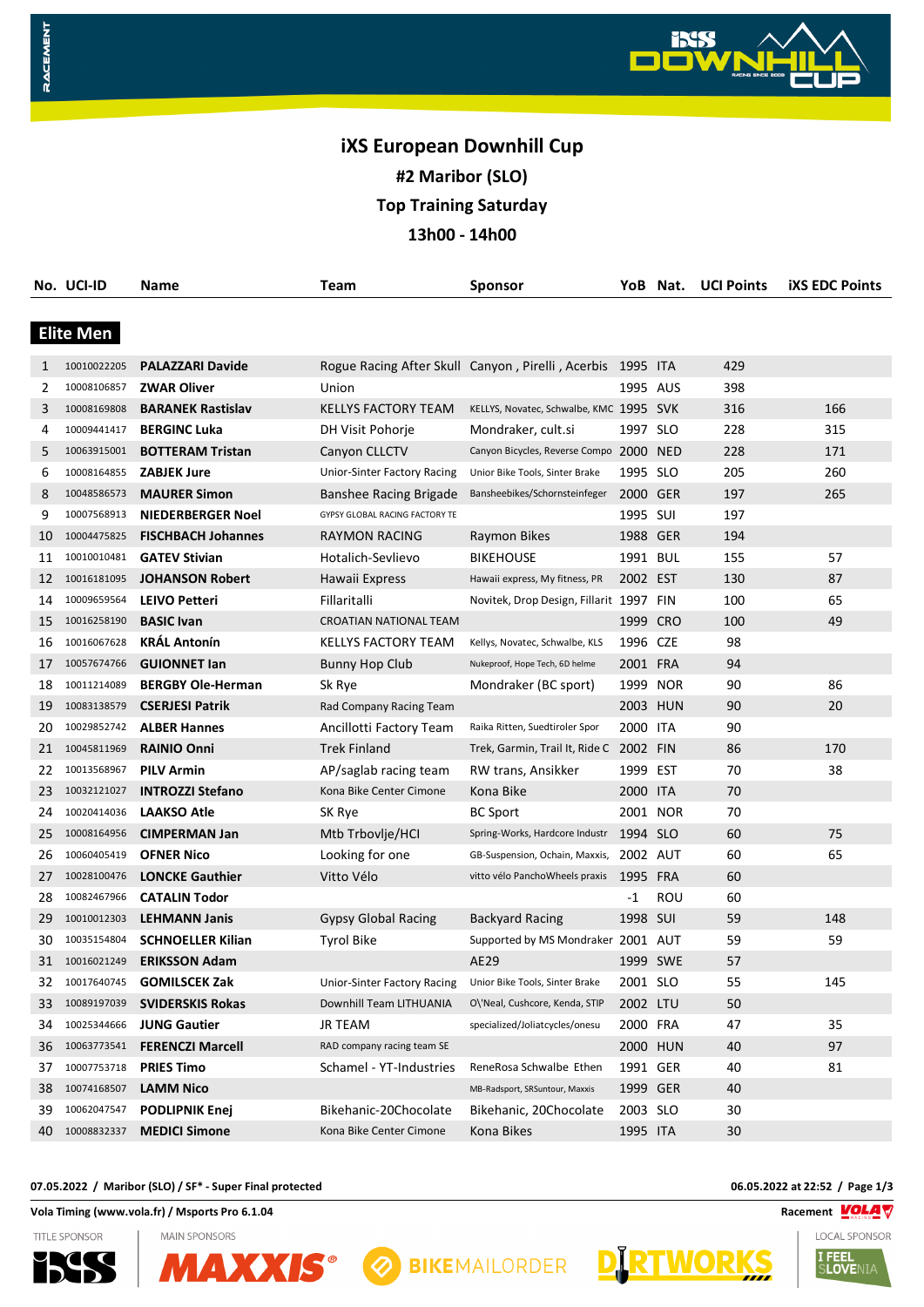

# **iXS European Downhill Cup #2 Maribor (SLO) Top Training Saturday 13h00 - 14h00**

|     | No. UCI-ID  | Name                        | Team                                | Sponsor                           |          | YoB Nat. | <b>UCI Points</b> | <b>iXS EDC Points</b> |
|-----|-------------|-----------------------------|-------------------------------------|-----------------------------------|----------|----------|-------------------|-----------------------|
| 41  | 10059837866 | RÂPEA Sebastian - Ioan      | NHbikeRacingTeam                    | NHbikeRacingTeam România 1999 ROU |          |          | 30                |                       |
| 42  | 10047328102 | <b>DANKANIC Filip</b>       | Ofbike Scott Team                   | Ofbike Scott Team                 | 2001 CZE |          | 30                |                       |
| 43  | 10108310685 | <b>HOFMANN Noah</b>         | Kona SGR                            | Kona/Weberwerke/Dharco/Reverse    | 2003 AUT |          | 22                |                       |
| 44  | 10010012202 | <b>RUETSCH Constantin</b>   | <b>Gypsy Global Racing</b>          | Backyard-racing, Unic, Akira T    | 1997 SUI |          | 20                | 110                   |
| 45  | 10046095289 | <b>KINA Ivan</b>            | Osmos gravity team                  | Osmos gravity team                | 2000 SVK |          | 20                |                       |
| 46  | 10052945513 | <b>FOLCO Lorenzo</b>        | sanremo freeride                    |                                   | 2001 ITA |          | 20                |                       |
| 48  | 10033148823 | <b>GRAMATICA Riccardo</b>   | <b>Trentino DH Racing</b>           | Schweiger Flachdachbau, Canell    | 2002 ITA |          | 15                | 86                    |
| 49  | 10060540007 | <b>LENTHAR Gabor</b>        | <b>FRO Racing</b>                   | Cube, Rideshop, Maxxis            | 1986 HUN |          | 10                |                       |
| 50  | 10009566204 | <b>NEUBAUER Julian</b>      | <b>RC KREUZER RACING</b>            | Mom and Dad                       | 1997 AUT |          | 10                |                       |
| 51  | 10015115210 | <b>HIS Pacôme</b>           | les gets bike park                  |                                   | 1998 FRA |          | 8                 |                       |
| 52. | 10090970927 | <b>SMETS Steffen</b>        | <b>Fahrrad XXL Franz Racing</b>     | Fahrrad XXL Franz / Maxxis / P    | 2003 GER |          | 6                 | 78                    |
| 53  | 10096265208 | <b>OBERHOFER Maximilian</b> | <b>Bikeclub Leogang</b>             | Scott Sports Fox Factory Panch    | 2003 AUT |          | 6                 |                       |
| 54  | 10086805684 | <b>BOUFFIOUX Oskar</b>      |                                     | TeamLesGetsBikepark               | 2003 FRA |          | 2                 | 38                    |
| 55  | 10041602775 | <b>MARTINEZ HARO Alvaro</b> | Cube Bikes Spain                    | Cube Bikes Spain                  | 1998 ESP |          | $\overline{2}$    |                       |
| 56  | 10010008360 | <b>KOHÚT Denis</b>          | CTM Racing Team                     |                                   | 1997 SVK |          |                   | 102                   |
| 57  | 10083760692 | <b>KORADI Joshua</b>        |                                     | Kraftwerk Bikesport               | 2002 SUI |          |                   | 95                    |
| 58  | 10008073010 | <b>COLOMBO Francesco</b>    | PUNTOSPORT Team INTENSE INTENSE     |                                   | 1995 ITA |          |                   | 88                    |
| 59  | 10059532015 | <b>FILISETTI Alberto</b>    | <b>PuntoSport Team</b>              |                                   | 1997 ITA |          |                   | 86                    |
| 60  | 10078225026 | <b>GROSCH Jan</b>           | <b>Team Radservice</b>              | <b>Smith Optics</b>               | 2002 GER |          |                   | 77                    |
| 61  | 10088322524 | <b>PERRAUDIN Marius</b>     |                                     |                                   | 2002 SUI |          |                   | 77                    |
| 62  | 10109040007 | <b>VONDERACH Liam</b>       | <b>Gypsy Global Racing</b>          | <b>Gypsy Global Racing</b>        | 2002 SUI |          |                   | 35                    |
| 63  | 10093158073 | <b>HÁJEK Martin</b>         | CYKLO KRYSTYNÍK RACING TEAM         |                                   | 2001 CZE |          |                   | 34                    |
| 64  | 10051096247 | <b>MEINHOLD Max</b>         | Gravity Bike Verein Schöneck        |                                   | 2001 GER |          |                   | 30                    |
| 66  | 10009236303 | <b>MATTUS Juho</b>          | <b>Fun Timez Crew</b>               | www.juhomattus.ee                 | 1991 EST |          |                   | 27                    |
| 67  | 10059613352 | <b>DONAUBAUER Tom</b>       | RSV Külsheim                        | 2-Rad Esser, Scott Bikes          | 2001 GER |          |                   | 25                    |
| 68  | 10015370440 | <b>FABOK Daniel</b>         | Osmos Gravity Team                  | Osmos, Oneal                      | 1997 CZE |          |                   | 24                    |
| 69  | 10079829061 | <b>HINEK Simone</b>         | Kona - Bike Center Cimone           | bike center cimone                | 2002 ITA |          |                   | 23                    |
| 70  | 10095700180 | <b>MILASAN Eduard</b>       | <b>Velociped Mountain</b>           |                                   | 2003 ROU |          |                   | 21                    |
| 71  | 10056125695 | <b>PAPARELLA Ethan</b>      | SCOTT BMT VALSASSINA MOTOBASE SCOTT |                                   | 2002 ITA |          |                   | 19                    |
| 72  | 10017595679 | <b>KOVSCA Jakob</b>         | Rajd Ljubljana                      |                                   | 2001 SLO |          |                   | 15                    |
| 73  | 10117517403 | <b>NIEMANN Nicholas</b>     | <b>Hallzig Express</b>              | Lucky Bike Chemnitz               | 2002 GER |          |                   | 13                    |
| 75  | 10093925484 | <b>MOLDVAI András</b>       | <b>LiMiT Racing Team</b>            |                                   | 2003 HUN |          |                   | 11                    |
| 76  | 10087608461 | <b>SIGL Moritz</b>          | Rock Race Fam                       | Velovita Radsport, Kenda Tires    | 2002 GER |          |                   | 8                     |

# **Elite Women**

RACEMENT

| 101 10017602955 <b>HRASTNIK Monika</b> | Dorval AM commencal      |                                         | 1994 SLO | 1093 |     |
|----------------------------------------|--------------------------|-----------------------------------------|----------|------|-----|
| 102 10034793173 NEWKIRK Anna           | Beyond Racing            | Maxxis/SR Suntour/Fidlock/DT S 2001 USA |          | 309  |     |
| 103 10052572465 NEISSL Marlena         | <b>Bikeclub Stattegg</b> |                                         | 2001 AUT | 280  | 108 |

#### **07.05.2022 / Maribor (SLO) / SF\* - Super Final protected 06.05.2022 at 22:52 / Page 2/3**

**Vola Timing (www.vola.fr) / Msports Pro 6.1.04 Racement VOLAT** 

**TITLE SPONSOR**